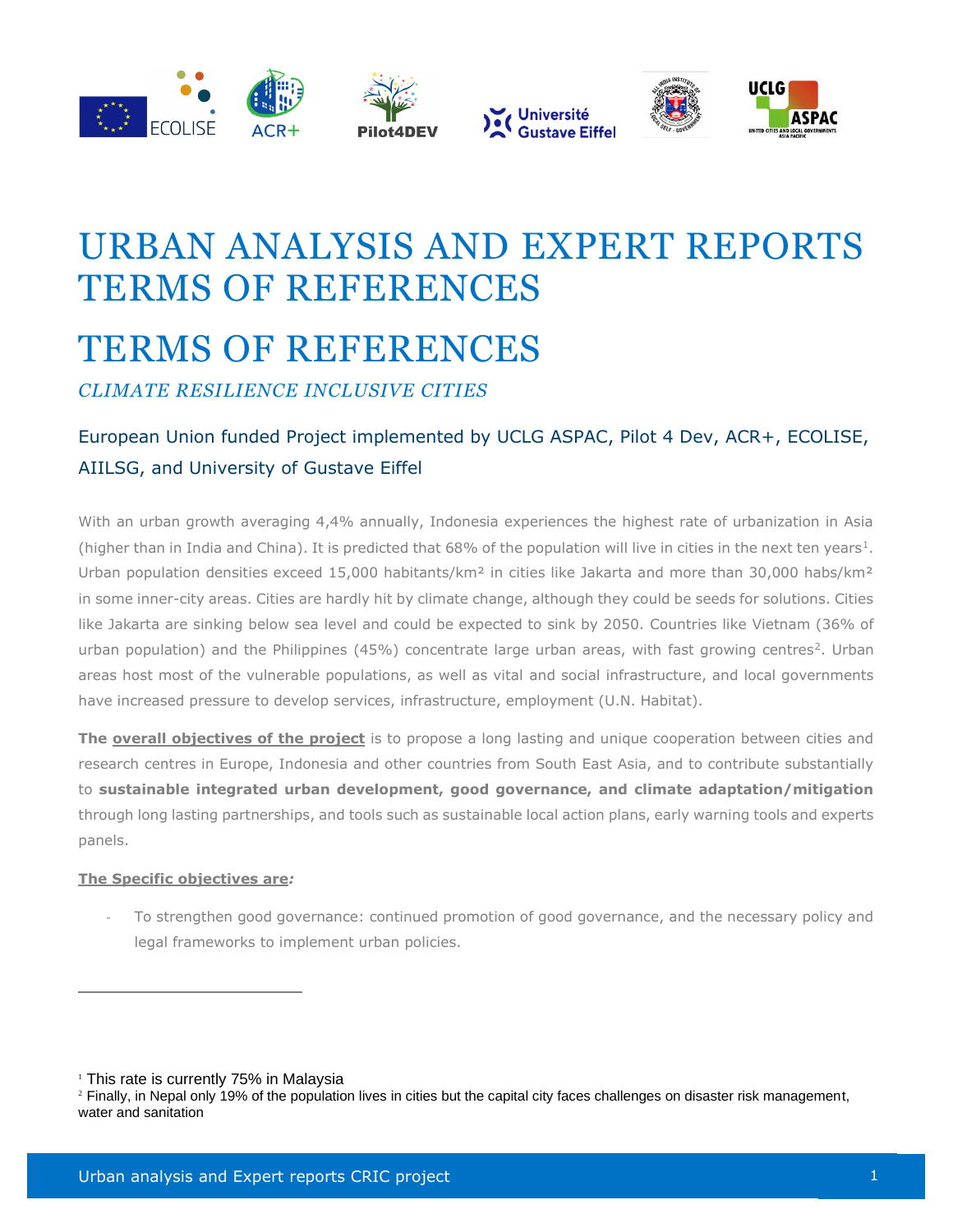

- The sustainable use of resources by cities: Climate mitigation and adaptation can be achieved by a better understanding of local resources, and the empowerment of people.
- Social cohesiveness and inclusive cities: The project will pay a special attention to the question of informal settlements, rural migrants and marginalisation.
- Resilience and actions for the environment: the project will support the transition to more resource efficient systems of production and consumption. It will develop early warning systems for the selected cities, and an analysis of the main sources of pollution.
- Prosperity and Innovation in cities, innovation, culture, design, and the identification of sustainable financing mechanisms.
- The promotion of triangular cooperation: will be developed with **knowledge exchange and joint trainings among countries from the South and Southeast Asia (Indonesia, Malaysia, Vietnam, Philippines, India, and Nepal)**.

Hundreds of millions of people in poorer urban areas are hit by pockets of deprivation, when not lack of basic infrastructure (such as water and sanitation). Problems will worsen when the most fragile territories could be affected by rising sea levels, flooding, landslides, toxic peaks of air pollution, typhoons alerts, storms, or periods of more extreme heats and droughts related to climate change. Cities and local governments are increasingly recognized as key actors in addressing climate challenges and SDGs.

Considering the urgency of the climate resilience issues, the partners initiated the Climate Resilience Inclusive Cities (CRIC) Project. It is a five (5) years project with overall objectives to propose a **long lasting and unique cooperation through a triangular cooperation between cities and research centres in Europe, South Asia (India, Nepal, Bangladesh), and Southeast Asia (Indonesia, Malaysia, Philippines, Thailand)**. The Project will also contribute to sustainable integrated urban development, good governance, and climate adaptation/mitigation through long lasting partnerships, and tools such as sustainable local action plans, early warning tools, air quality and waste management in consultation with experts' panels.

The target groups of the Project will be local governments, cities, urban stakeholders working on climate resilience, climate mitigation and adaptation, and good governance of inclusive cities. With final beneficiaries including but not limited to local community of the cities/provinces, including women, marginalised sector, civil society, and private sectors.

The Project has the following 3 Pillars as the targeted outcomes of the activities:

#### **Pillar 1: Knowledge production and exchange**

a. Production of knowledge and urban analysis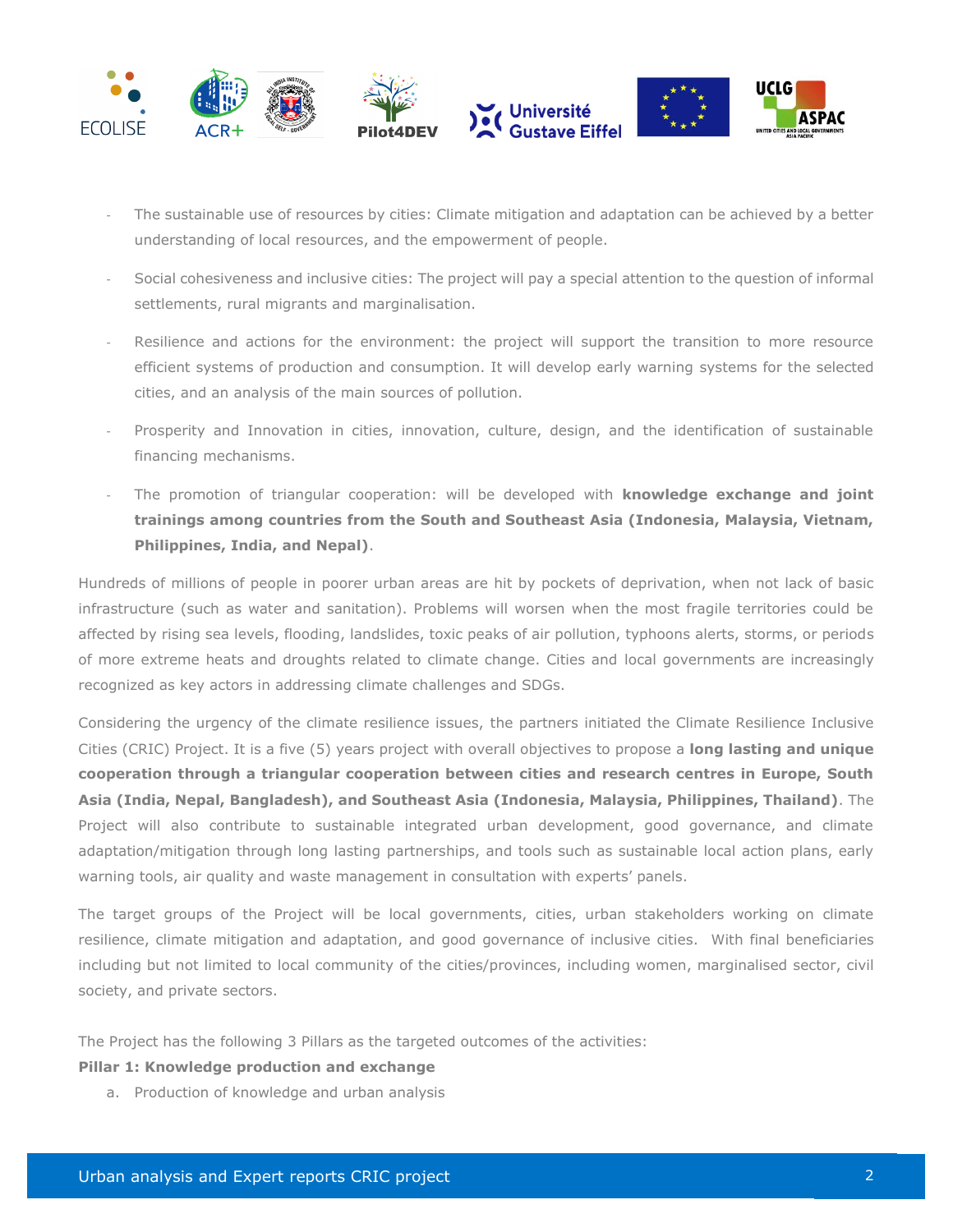

- b. Urban reports
- c. Strengthened tools and exchange between European, Indonesian and other Asian cities

#### **Pillar 2: Local action plans for climate resilient and inclusive cities**

- a. Strengthened cities and LA's capacities in the design and implementation of inclusive public policies.
- b. Improvement of the quality, delivery and equitable access to basic services and infrastructure.
- c. Enhanced capacities of cities and LAs in managing urban waste and air pollution, Promoted green low carbon and climate resilient urban development and urban circular economy.
- d. Enhanced capacities of cities, villages and LAs in managing (multi-hazard) disaster risks and promoting shock responsive and resilience infrastructure and services.

#### **Pillar 3: Communication and Capacity Building**

- a. Improved institutional, financial and administrative capacities of cities and LAs;
- b. Strengthened mechanisms for consultation, coordination and cooperation among public, private, civil society sectors and other relevant stakeholders in the decision making and production of urban development policies.
- c. Strengthened capacities of cities and LAs in using smart technologies,
- d. Improved public-private partnerships and schemes for local economy.

**This 3,2million euro Project is co-funded 95% by the European Union**. UCLG ASPAC is the lead implementing agency and implements the action in partnership with international development partners from Europe namely Pilot4Dev, ACR+, ECOLISE, and University of Gustave Eiffel, as well as All India Institute of Local Governments from South Asia, is planning to launch the CRIC Project.

#### **The 10 pilot cities are:**

| 1. Pekanbaru      | 6. Samarinda |
|-------------------|--------------|
| 2. Pangkal Pinang | 7. Mataram   |
| 3. Bandar Lampung | 8. Kupang    |
| 4. Cirebon        | 9. Gorontalo |
| 5. Banjarmasin    | 10. Ternate  |

Other cities will be added in the framework of the triangular cooperation and urban knowledge reports.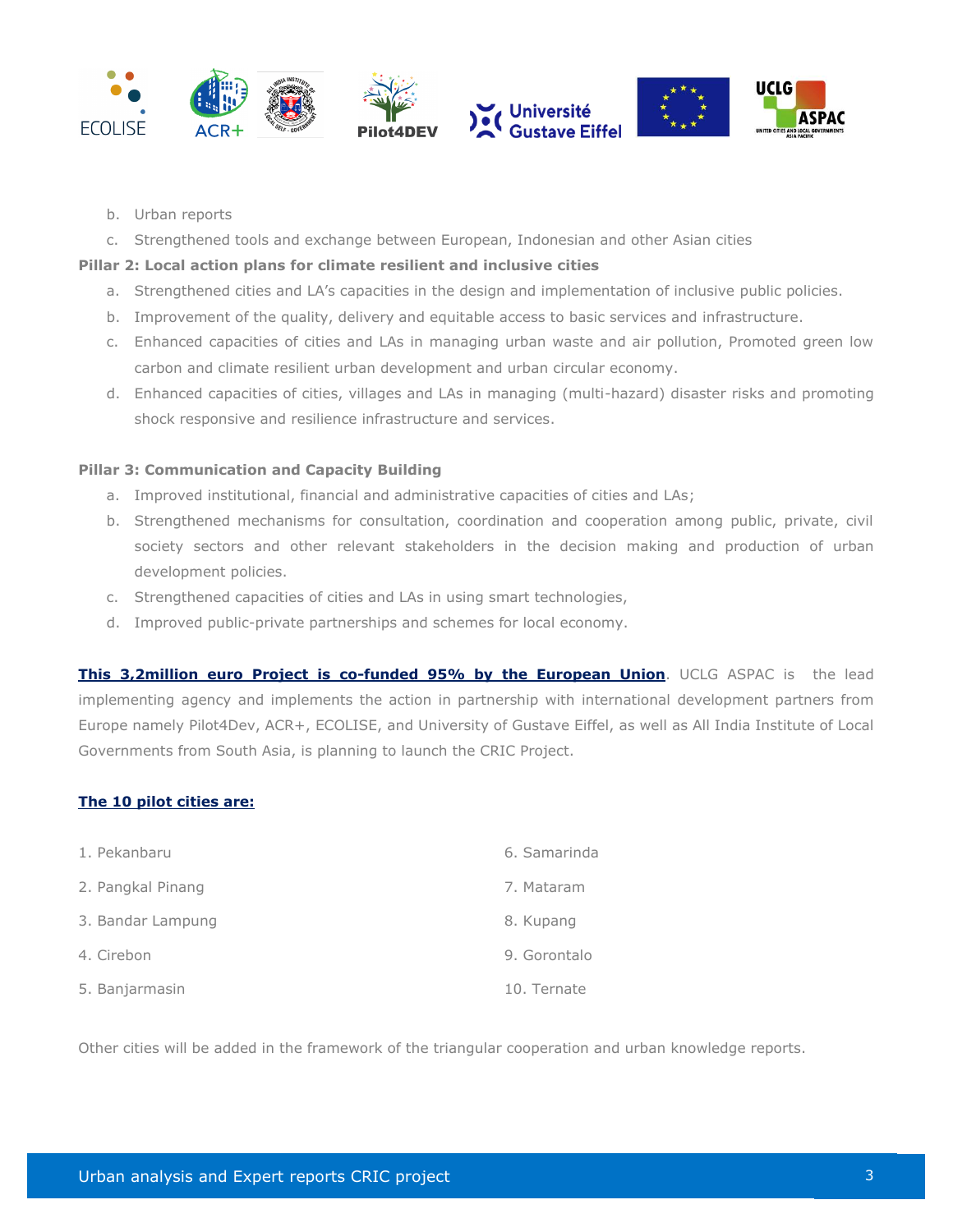

We are looking for experts to deliver 10 urban analysis reports (one per pilot city) – call 1 (urban analysis reports, managed by Pilot4dev and ACR+); and 3 Expert reports on indicators and SDGs – call 2 (**Expert reports on indicators, recommendations on SDGs, managed by Pilot4dev)**

#### **1. Urban analysis reports (Pilot4dev and ACR+):**

The urban analysis reports consist in filling in a city questionnaire with precise data, pictures and maps of the city, content information on the urban, planning, and climate resilience strategies. The topics need to cover:

- Urban planning
- Climate policies
- Resilience policies
- Social and inclusive policies

We need:

- 1 content report including pictures and maps of at least 30 pages per city

#### **The first deadline will be end of June 2020 to deliver on the first urban analysis report (of the city of Samarinda, as specified below), and 8 months after the signature of the contract for the other 9 reports.**

The reports need to be understandable, clear, useful and impactful. The language needs to be English. We expect at least 30 pages per report. A baseline template is provided (Annex 1) and needs to be filled in and attached as annex to the report. It provides information on the topics to be covered (but it is not exhaustive). Preference will be given to experts justifying a strong knowledge of cities and climate policies in Indonesia for the core report. Another call will be published for the reviews of the report.

The global price covers the report elaboration and the travel and accommodation costs for the on-site based work (missions to the pilot cities are highly recommended).

Additional travel costs can be requested in writing and agreed on a case by case basis.

The first draft of the urban analysis report for the city of Samarinda needs to be delivered before July  $1^{st}$  2020 The other draft reports need to be delivered within 8 months from the signature of the contract with each expert. The experts can tender for 1 or maximum 2 pilot cities in one proposal. Please specify in your offer which city/cities you will work on. The experts can work independently or in a team. The deadline for the final report is March 2021.

#### **Deadline and application : Please send a proposal + experts CVs before the 3rd of April**

**The global budget envelope** is 35 000 Euros shared between Pilot4dev (5 urban reports/ 17 500 Euros) and ACR+ (5 urban reports 17 500 Euros).

**Contact**: Pascaline Gaborit: Tel : *+ 32 497 578270* [pascaline.gaborit@pilot4dev.com](mailto:pascaline.gaborit@pilot4dev.com) Paolo Marengo : Email [pm@acrplus.org](mailto:pm@acrplus.org) Please send the proposals and offers to both email addresses